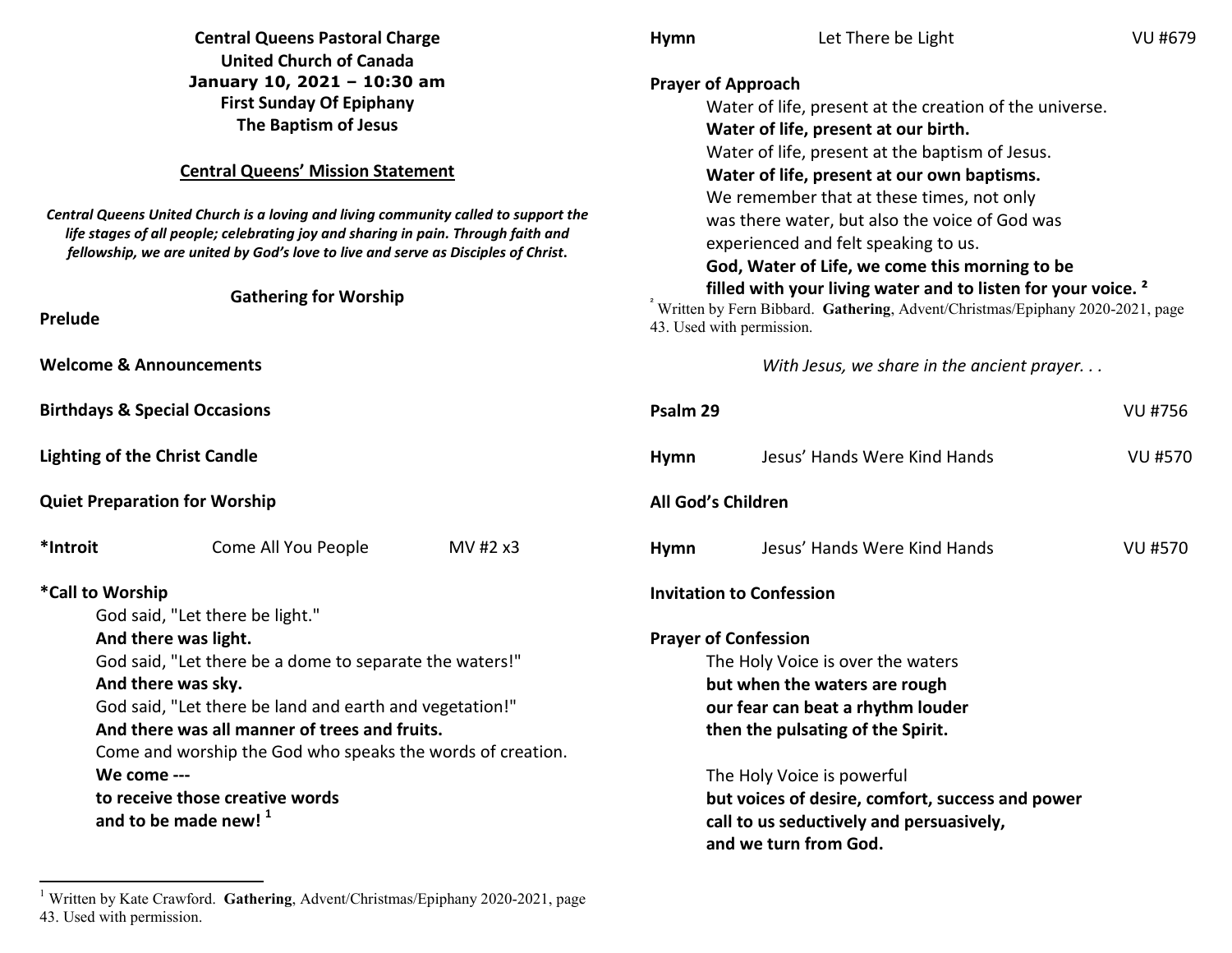|                             | The Holy Voice flashes forth flames of fire,<br>to light our path, and warm our hearts,<br>but there are times when we |                |                                                                                  | <b>Responding to the Word</b>                                                                                          |         |  |
|-----------------------------|------------------------------------------------------------------------------------------------------------------------|----------------|----------------------------------------------------------------------------------|------------------------------------------------------------------------------------------------------------------------|---------|--|
|                             | prefer the shadows,                                                                                                    |                |                                                                                  | <b>Renewal of Baptismal Vows</b>                                                                                       |         |  |
|                             | when we prefer to linger in the cold of night.                                                                         |                |                                                                                  | <b>Introduction</b>                                                                                                    |         |  |
| <b>Kyrie Eleison</b>        |                                                                                                                        | <b>VU #945</b> |                                                                                  | <b>Renewal of Baptismal Promises</b>                                                                                   |         |  |
|                             |                                                                                                                        |                |                                                                                  | Do you renew and affirm the promises made at your Baptism?                                                             |         |  |
|                             | <b>Assurance of God's Love</b>                                                                                         |                | I do.                                                                            |                                                                                                                        |         |  |
|                             |                                                                                                                        |                |                                                                                  | Do you recognize the call of God to be God's people always?                                                            |         |  |
| Halle, Halle, Halle         |                                                                                                                        | <b>VU #958</b> | I do.                                                                            |                                                                                                                        |         |  |
|                             |                                                                                                                        |                |                                                                                  | Do you embrace the way of Jesus in faith and ministry?                                                                 |         |  |
|                             | <b>Presentation of Our Gifts</b>                                                                                       |                | I do                                                                             |                                                                                                                        |         |  |
| <b>Offertory Invitation</b> |                                                                                                                        |                | Do you accept the nurture of the Holy Spirit who renews your<br>spirit each day? |                                                                                                                        |         |  |
|                             |                                                                                                                        |                | I do.                                                                            |                                                                                                                        |         |  |
| <b>Offertory</b>            | What Can I Do?                                                                                                         | MV #191        | God?                                                                             | Do you accept and embrace others who seek a liberating faith in                                                        |         |  |
|                             | *Presentation of Offering                                                                                              |                | I do.                                                                            |                                                                                                                        |         |  |
|                             |                                                                                                                        |                |                                                                                  | In renewing your baptismal vows,                                                                                       |         |  |
| *Offertory Prayer           |                                                                                                                        |                | remember your baptism as a mark of acceptance                                    |                                                                                                                        |         |  |
|                             | We have heard the Holy Voice calling to us,                                                                            |                | and welcome into the care of Christ's church                                     |                                                                                                                        |         |  |
|                             | as God called to Jesus.                                                                                                |                | where you may begin again your Christian faith and life.                         |                                                                                                                        |         |  |
|                             | We respond as we are able,                                                                                             |                |                                                                                  |                                                                                                                        |         |  |
|                             | and offer these gifts and ourselves as we speak and act your                                                           |                | <b>Prayer</b>                                                                    |                                                                                                                        |         |  |
|                             | message of love into the world. Amen                                                                                   |                |                                                                                  | O God, we rejoice in your love, given and received.                                                                    |         |  |
|                             |                                                                                                                        |                |                                                                                  | We thank you that you claim us,                                                                                        |         |  |
|                             | <b>Listening for the Word</b>                                                                                          |                | that you wash us, strengthen us and guide us,                                    |                                                                                                                        |         |  |
|                             |                                                                                                                        |                |                                                                                  | that you empower us to live a life worthy of our calling.                                                              |         |  |
| <b>Sacred Readings</b>      |                                                                                                                        |                | In the way of Jesus, make us as water in a dry and thirsty world.                |                                                                                                                        |         |  |
|                             |                                                                                                                        |                |                                                                                  | Establish us to be places of refreshment.                                                                              |         |  |
|                             | Genesis 1:1-5                                                                                                          |                |                                                                                  | Root us and nurture us in love, that with all your people, we                                                          |         |  |
|                             | Mark 1:4-11                                                                                                            |                |                                                                                  | may rightly and justly serve you. Fill us with your fullness that<br>our lives may overflow in service and love. Amen. |         |  |
| Anthem                      |                                                                                                                        |                |                                                                                  |                                                                                                                        |         |  |
|                             |                                                                                                                        |                | *Hymn                                                                            | Spirit God, Be Our Breath                                                                                              | MV #150 |  |
| Sermon                      |                                                                                                                        |                |                                                                                  |                                                                                                                        |         |  |
|                             |                                                                                                                        |                | *Blessing                                                                        |                                                                                                                        |         |  |